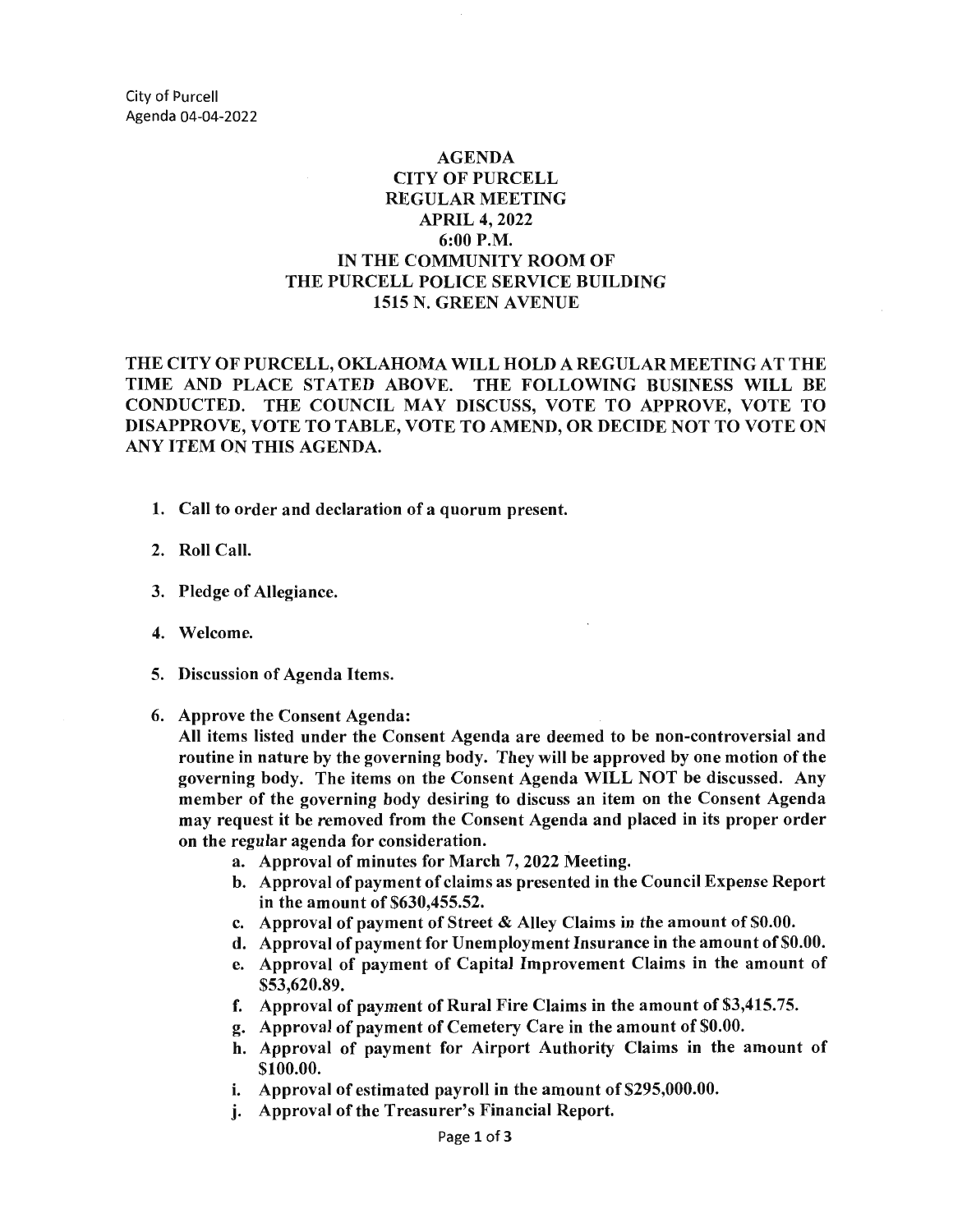- 7. Consideration and possible action on items removed from the Consent Agenda.
- 8. Presentation and discussion of the Treasurer's Financial Report.
- 9. Presentation and discussion of the City Manager Report.
- 10. Discussion and possible action to approve Planning Commission's recommendation for approval of PUD (Planned Unit Development) rezone of the W $\frac{1}{2}$  NE $\frac{1}{4}$ , NE $\frac{1}{4}$  SW $\frac{1}{4}$ , and W½ NW¼ SE¼, Sec. 2, Township 6 North, Range 2 West (South Brook).
- 11. Consideration and possible action to approve Ordinance No. 22-05 AN ORDINANCE OF THE CITY OF PURCELL, OKLAHOMA, AMENDING THE OFFICIAL ZONING DISTRICTS MAP OF SAID CITY, BY CHANGING THE ZONING DISTRICT CLASSIFICATION FOR THE TRACT OF LAND DESCRIBED HEREIN; AUTHORIZING THE CHANGE OF SAID ZONING DISTRICT OF THE OFFICIAL ZONING DISTRICT MAP OF SAID CITY.
- 12. Consideration and possible action concerning the City of Purcell continuing as a 2022- 2023 Diamond Level Member of the Heart of Oklahoma Chamber of Commerce in the amount of \$26,000.
- 13. Discussion and possible action concerning recommendation of the Cemetery Board to allocate \$20,000.00 to the Cemetery Beautification Project.
- 14. Discussion and possible action concerning the recommendation from Staff to renew Dillon & Associates firm for auditing services of the 2021-2022 fiscal year financial records, for an amount to not exceed \$34,500.00.
- 15. EXECUTIVE SESSION: DISCUSSION, CONSIDERATION RE: AN EXECUTIVE SESSION TO BE HELD IN ACCORDANCE WITH 25 O.S. 307 § (B) (3).
	- a. Discussion and consideration concerning the purchase or appraisal of real property in accordance with 25 O.S. 307 § (B) 3.
	- b. Discussion and consideration of labor contract for fiscal year 2022-2023 between the City of Purcell and the FOP #194 in accordance with 25 O.S. § 307 (B) (2).
	- c. Discussion and consideration of possible action concerning the employment, hiring, appointment, promotion, demotion, disciplining or resignation of City Manager Dale Bunn and City Treasurer Victor Lohn in accordance with O.S.  $307 \S$  (B) (1).